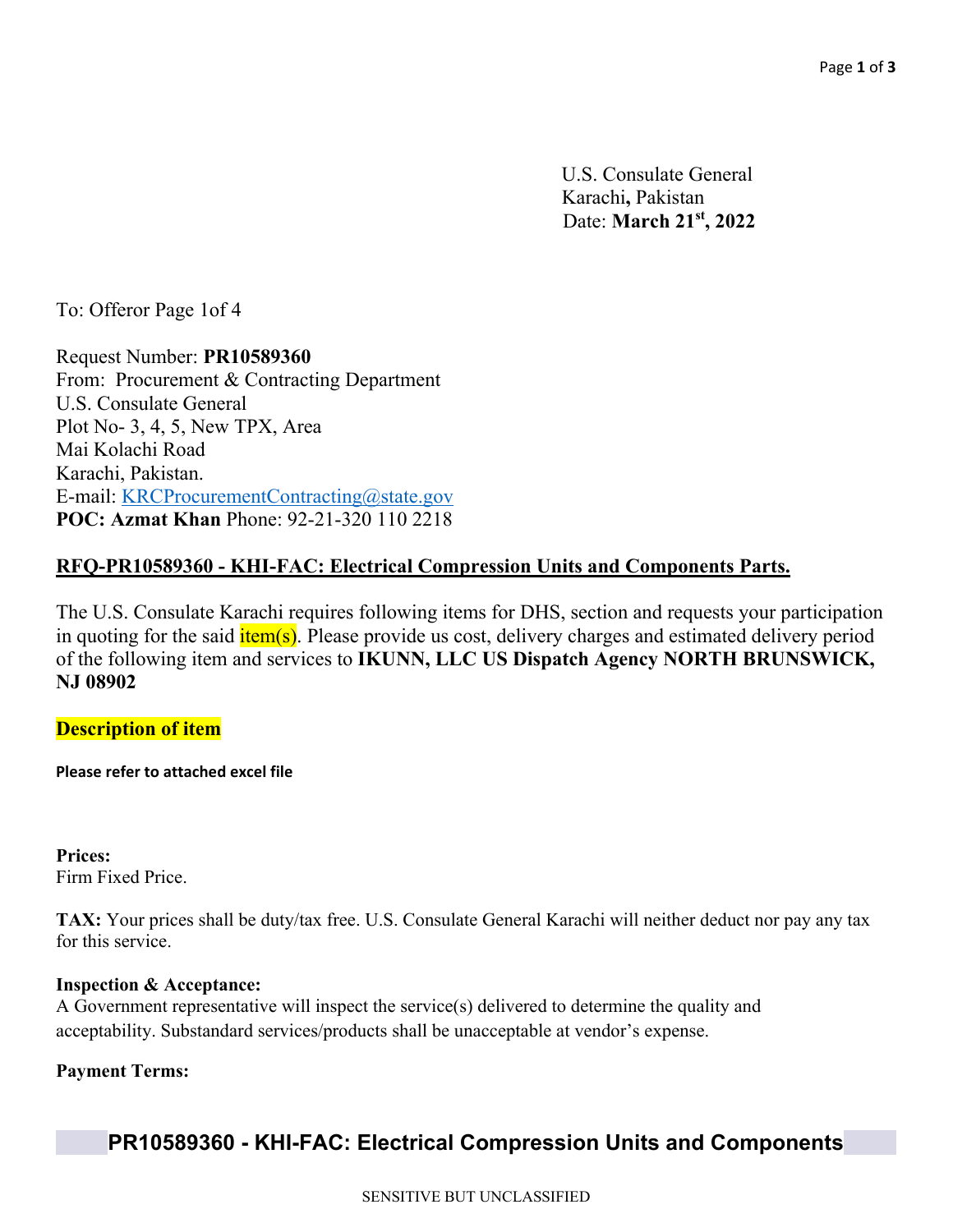Payment will be made within 30 days through Electronic Funds Transfer (EFT) upon complete delivery to the US Consulate General, Karachi and submission of legitimate invoice to Financial Section after delivery, and submission of receipt.

#### **SUBMISSION OF INVOICE:**

Each invoice shall include vendor invoice number, purchase order/contract number, date issued, brief description of supplies/services provided, quantities, unit and total price, and signed by the signing authority.

Invoices must be routed to:

- 1. One original invoice in pdf format to the Financial Management Center to KarachiFMCInvoices@state.gov
- 2. One copy clearly marked "DUPLICATE Copy for Proc & Contracting. Krcproc@state.gov

Although email is the preferred method, invoices may also be submitted by mail (do not send electronically if you mail the invoice to the following address to avoid duplication):

Karachi Fiscal Office U.S. Consulate General Plot No- 3, 4, 5, New TPX Are Mai Kolachi Road Karachi

For payment related queries contractor will contact Karachi Fiscal Office KarachiFMCInquiries@state.gov. Contracting Officer takes no responsibility for payment and/or associated queries.

#### **Delivery term: 1 month ARO to the**

**IKUNN, LLC US Dispatch Agency NORTH BRUNSWICK, NJ 08902**

**Contract Clauses:**  FAR & DOSAR (attached) clauses will apply to this purchase order. These clauses can be accessed through following link: http://aopepd.a.state.gov/Content/documents/overseas\_comm-item-fac-2005-36.docx 52.249-2 Termination for Convenience of the Government (Fixed-Price) (MAY 2004) Alternate I (APR 1984) 52.212-4 Contract Terms and Conditions--Commercial Items (May 2015) 52.212-5 Contract Terms and Conditions Required to Implement Statutes or Executive Orders--Commercial Items (Feb 2016)

### **PR10589360 - KHI-FAC: Electrical Compression Units and Components**